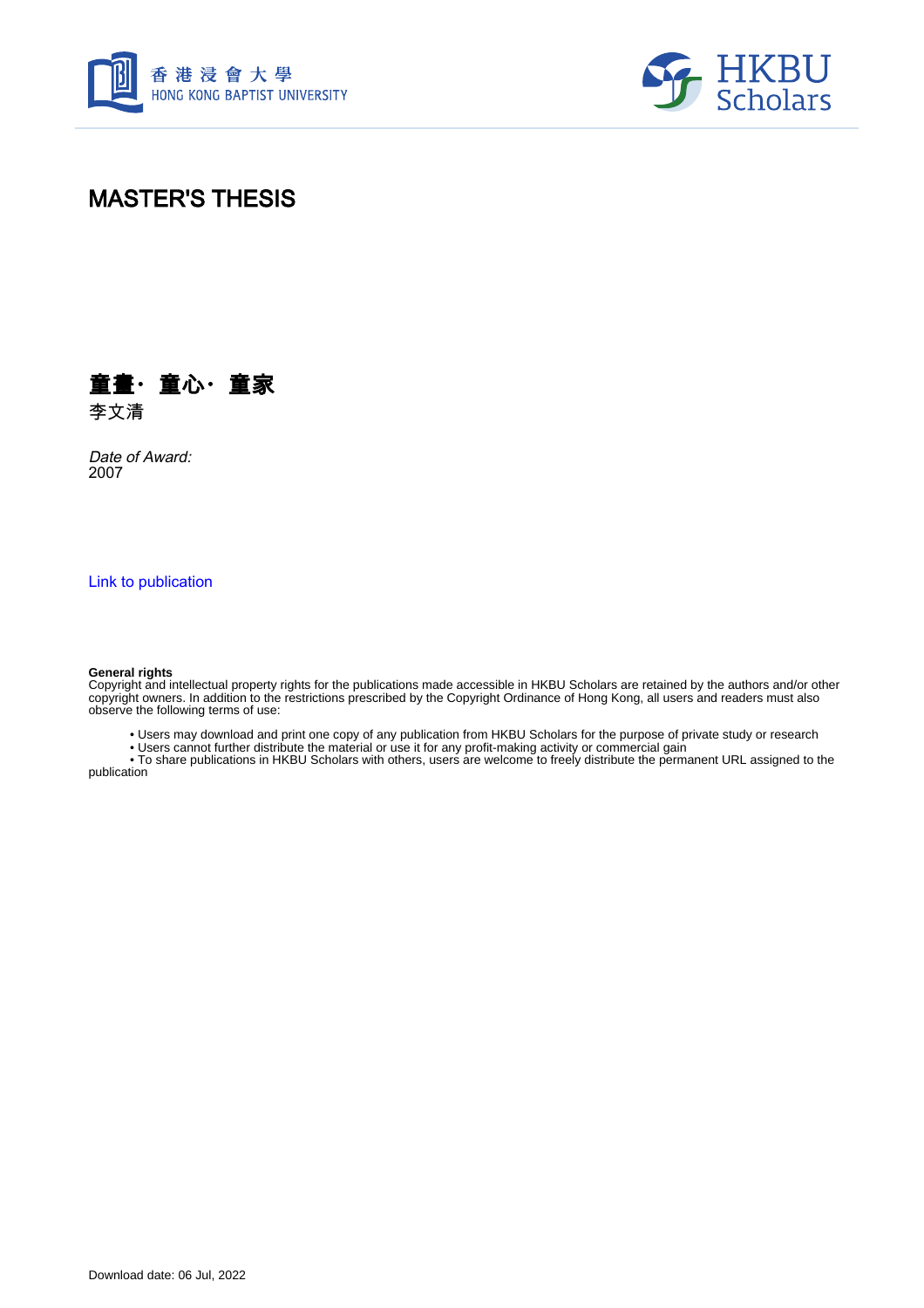# 童畫.童心.童家

# **Children's Drawings, Children's Hearts, Children's Families**

# 李文清

# 哲學碩士學位課程

主導老師:黃何明雄博士

### 香港浸會大學

# 二零零七年八月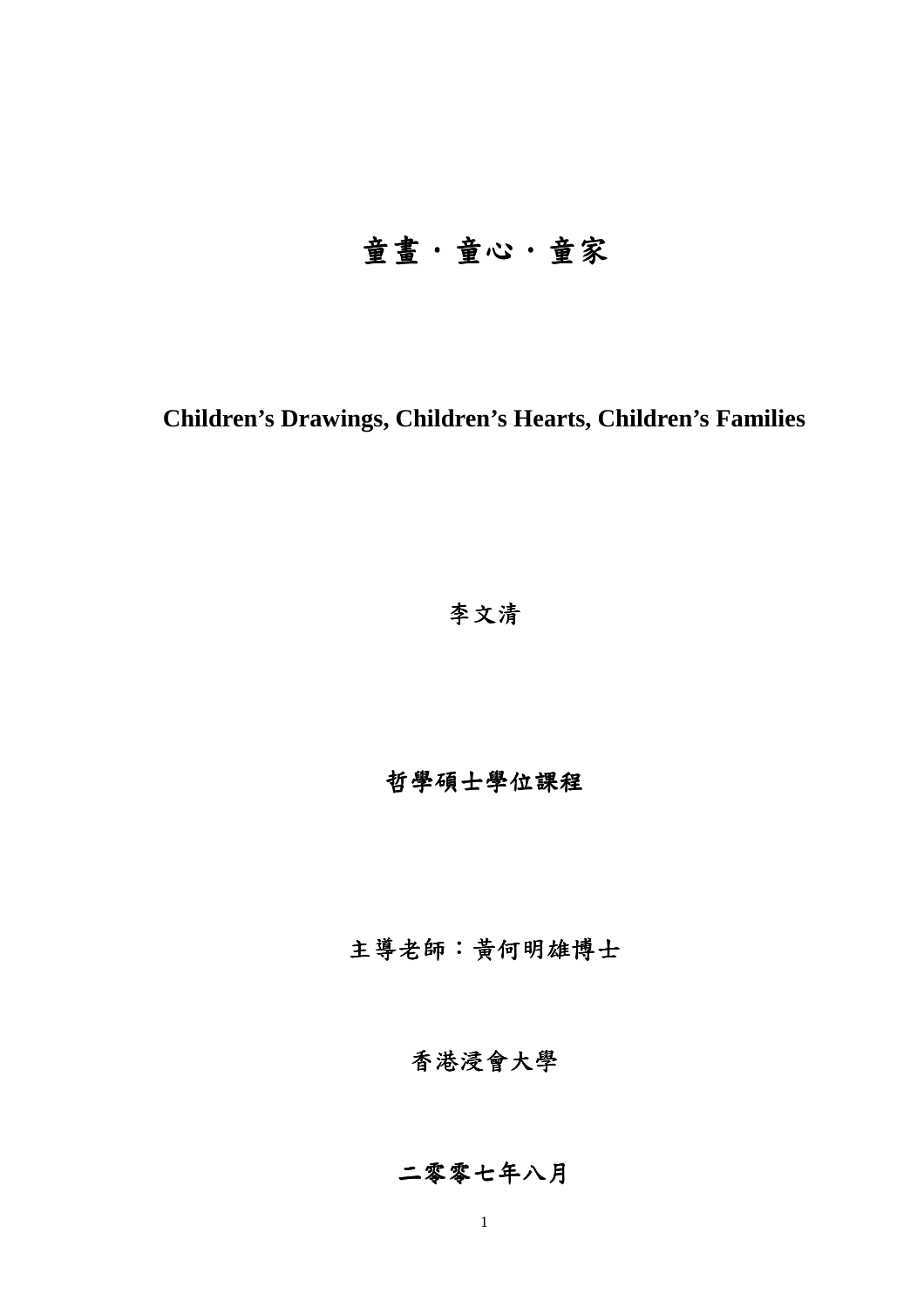# 提要

本研究旨在探討小孩對家的看法。研究採用質性研究,以繪畫、訪談、觀察 及文獻回顧等方法進行研究。本研究以十六位完整家庭小孩及十六位非完整家庭 小孩為對象,進行每周一次、每次 2.5 小時,共四十次的繪畫活動,而整個活動 以筆記、錄音及照相方式收集資料,藉以了解個案對繪畫內容所做的口語描述及 非口語的表達,以探討在小孩心中家的定義、家的功能、父母的角色、家庭成員 的定義,家庭的關係及情感、對家的期望、完整及非完整家庭小孩對家的看法的 同異、小孩對「兒童之家」的看法、成人與小孩的相視模式等,從而了解小孩內 心的感情世界、小孩的案庭生活、小孩的未來人生。根據研究結果,本研究得到 以下結論:小孩對家、家舍、家人、自己及社會也有很多的期望、憧憬、不滿和 控訴;小孩不會談家的功能,卻很重視家的情感,無論是父親或母親,小孩對他 們也有情感上的要求;小孩不一定以血緣關係來定義家庭成員,只要是較多時間 陪伴自己的人或物,不論是家庭傭工、寵物或深愛的物件也可以是小孩心中的家 庭成員;對於小孩來說,家庭的關係及期望也離不開「情」;完整及非完整家庭小 孩對家的看法是大同小異的,完整家庭並不等於快樂家庭,非完整家庭亦並不等 於問題家庭,任何家庭的小孩也面對相約的家庭問題,並同樣地表現出對「情」 的渴求;非完整家庭小孩認為「兒童之家」不是家,它是一個可以提供小孩生活 上需要的地方,卻無法給予親情;在成人「以大人之腹度小孩之心」的現況下, 小孩的家庭圖畫有力地作出對家人、對家舍、對家及對現實批判。

3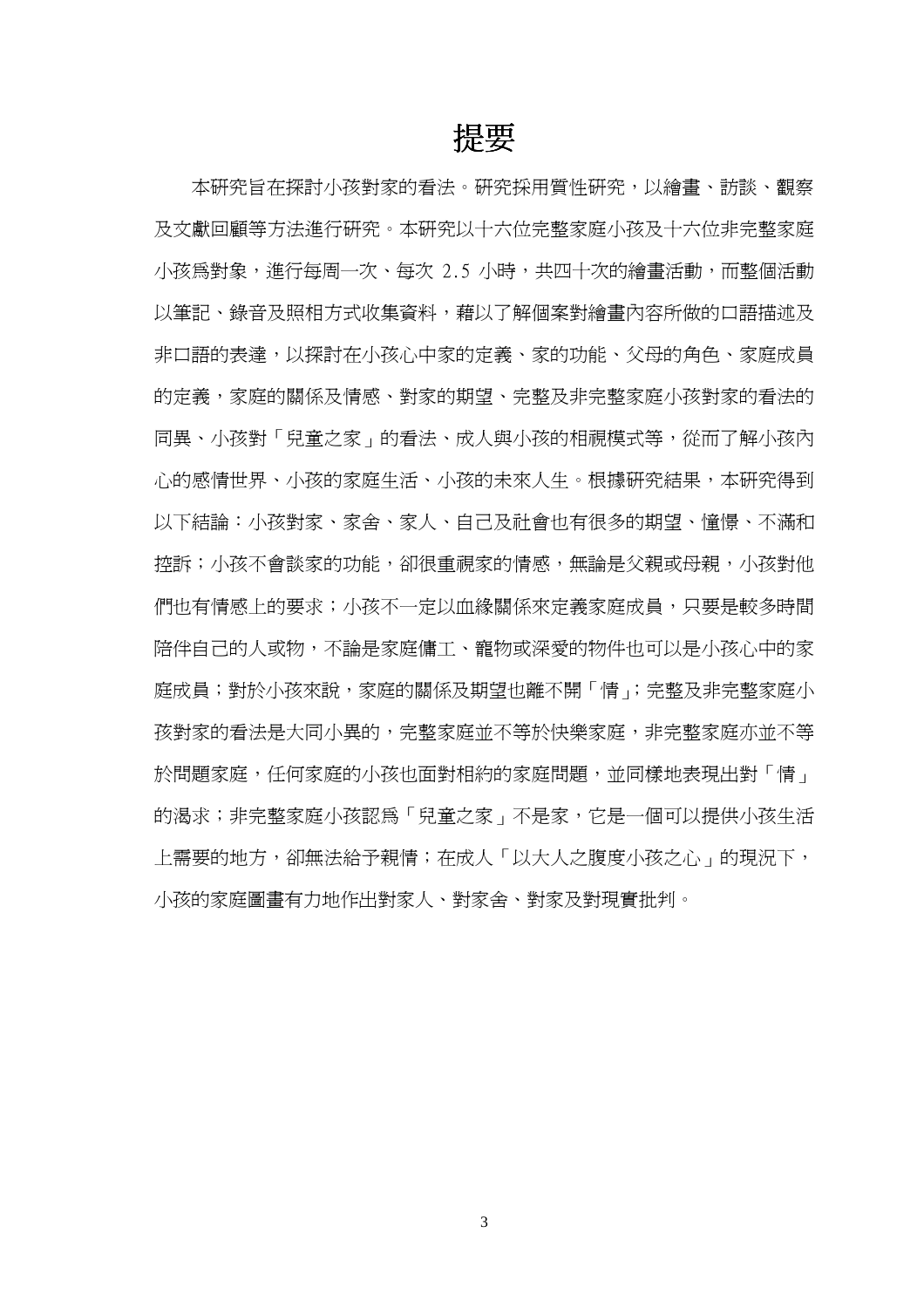# Abstract

This study explores the perceptions and opinions of children toward the family. The analysis is based primarily on children's drawings, interviews with children and observations on them, and literature review. The subjects of this study are 16 children from intact families and 16 children from incomplete families, who participated in weekly drawing activities, for a total of 40 sessions. In addition to the drawings by the children, data in the form of verbal descriptions and non-verbal expressions were collected throughout the drawing sessions via notes taking, audio-taping and photo-taking. The data were analyzed to provide an understanding of the children's definitions of the family, the functions of the family, the roles of the parents, what constitutes a "family member" in the minds of the children, as well as the relationships and affection among family members, and the children's expectations of the family. The data were also used to compare the views of the family by children from incomplete families with those children from intact families, the opinions of "Children's Home" by children from incomplete families who were living there, and, finally, the differences between adults and children in the way they define and perceive family. Using such an analysis, we hope to explore the children's perception of their family life, their feelings and emotions, and their outlook for the future.

Key conclusions from our research include the following: the children have many expectations and hopes concerning their family, home, family members including themselves, and the society at large. However, they also have many dissatisfactions and even complaints. While the children have

4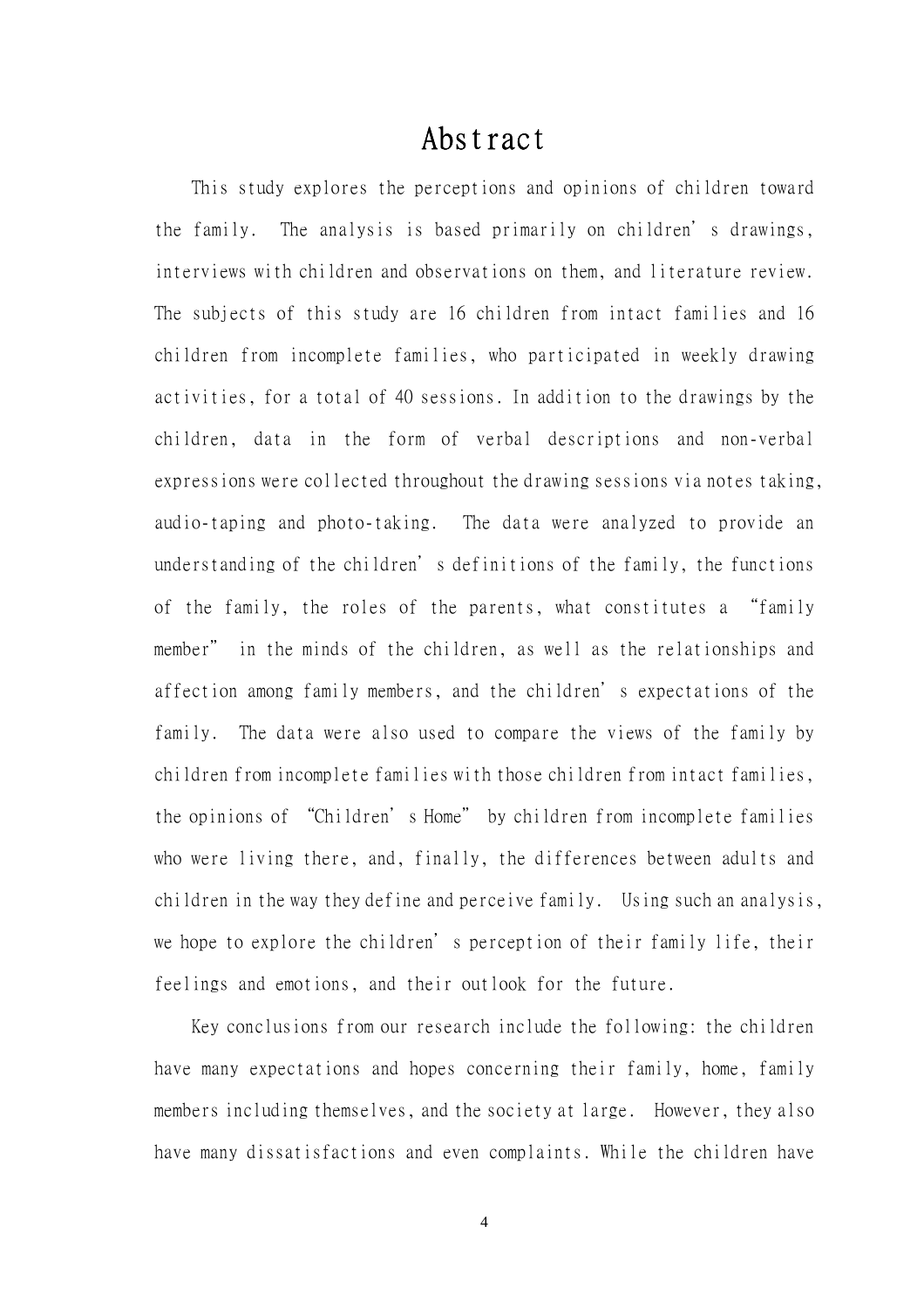not discussed much about the functions of the family, they place much importance on its emotional aspects, and they have expressed emotional needs from parents. The children tend to define family members not necessarily by blood, but also by the affection they have with persons, animals or even things that they have spent much time with, such as a domestic maid. Further, an intact family does not necessarily mean a happy family, and an incomplete family does not necessarily lead to a "problem" family. Also, the children all face similar family problems and tend to emphasize their need for affection and attention. In the eyes of the children from incomplete families, "Children's Home" is a place that satisfies their daily living needs, but it is not family as it lacks affection. In sum, by letting the children speak their minds through their own drawings and interpretations, this research provides a fresh perspective from children on their views of family, family members, and their reality.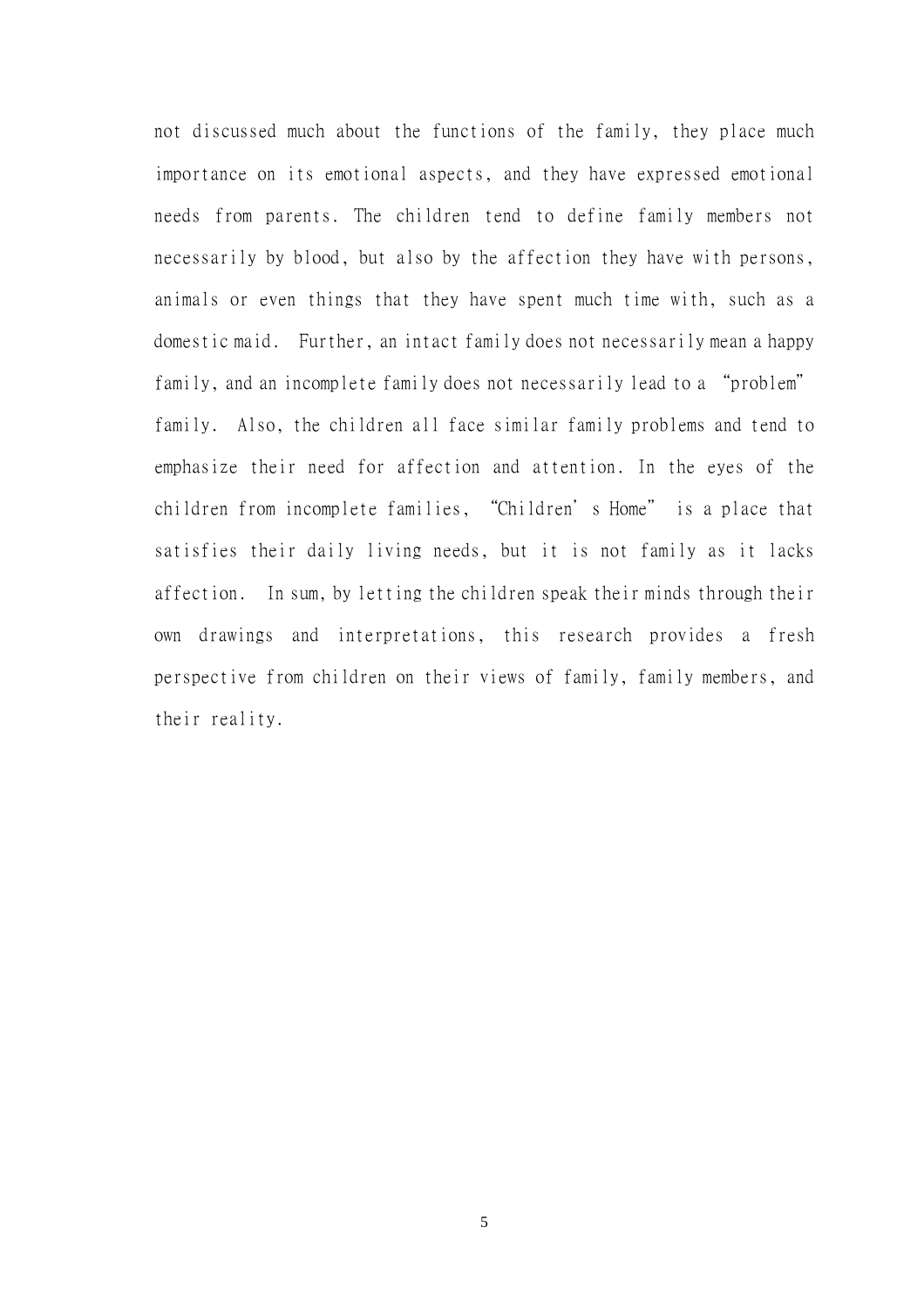目錄

# 頁

| 第五節 非完整家庭孩子對家、家人及自己的看法及期望--------------- 38 |  |
|---------------------------------------------|--|
|                                             |  |
|                                             |  |
|                                             |  |
|                                             |  |
|                                             |  |
|                                             |  |
|                                             |  |
|                                             |  |
|                                             |  |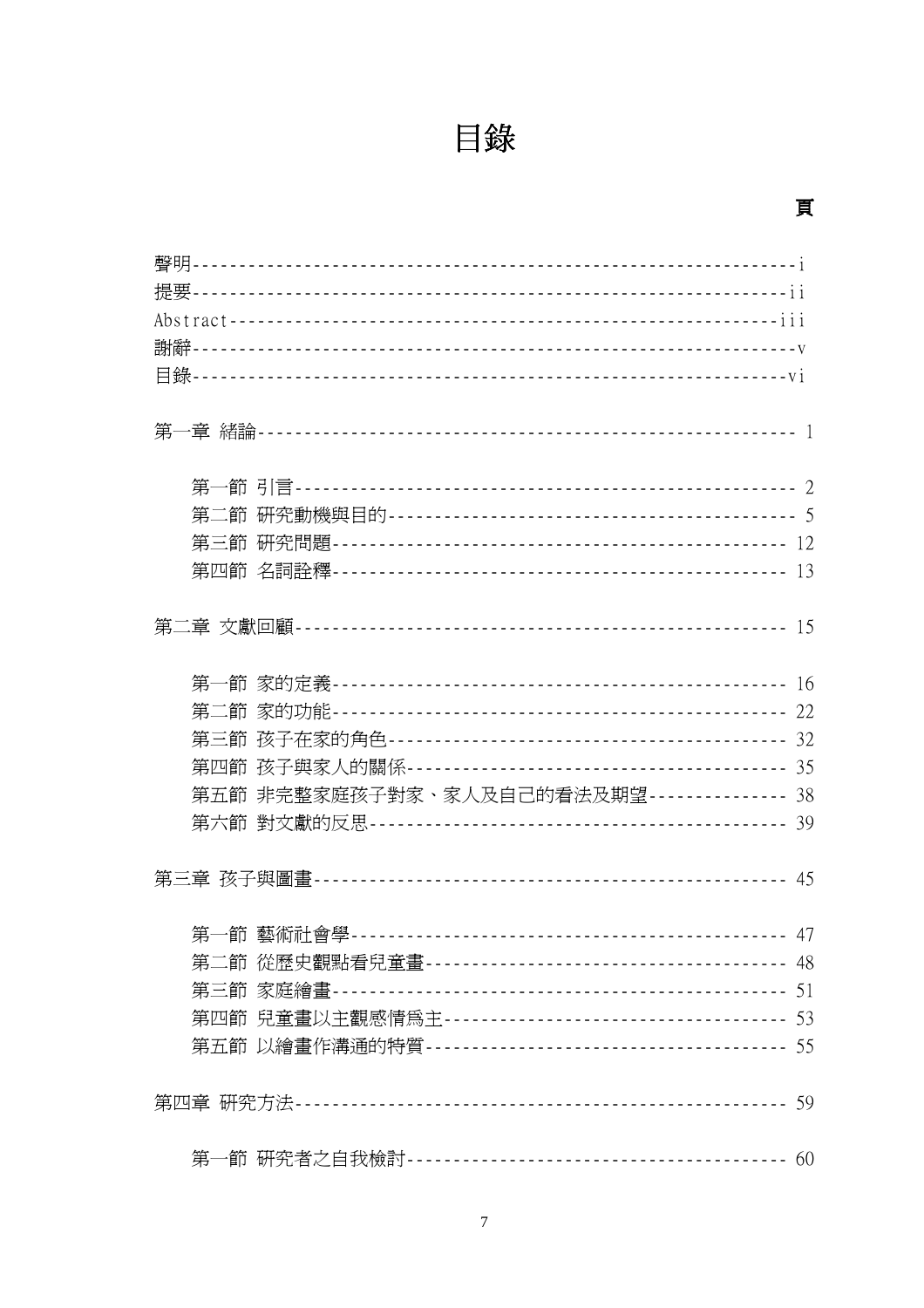| 五·二·一 我的爸爸 與 理想的爸爸--------------------------------- 115 |  |
|---------------------------------------------------------|--|
| 五·二·二 我的媽媽 與 理想的媽媽--------------------------------149   |  |
|                                                         |  |
|                                                         |  |
|                                                         |  |
|                                                         |  |
|                                                         |  |
|                                                         |  |
|                                                         |  |
|                                                         |  |
|                                                         |  |
|                                                         |  |
| 五·四·三 當爸媽高興時,我會…----------------------------------- 268 |  |
| 五·四·四 當爸媽憤怒時,我會…----------------------------------- 274 |  |
| 五·四·五 最想爸媽送給我的禮物--------------------------------- 281   |  |
| 五·四·六 我最想送給爸媽的禮物--------------------------------- 287   |  |